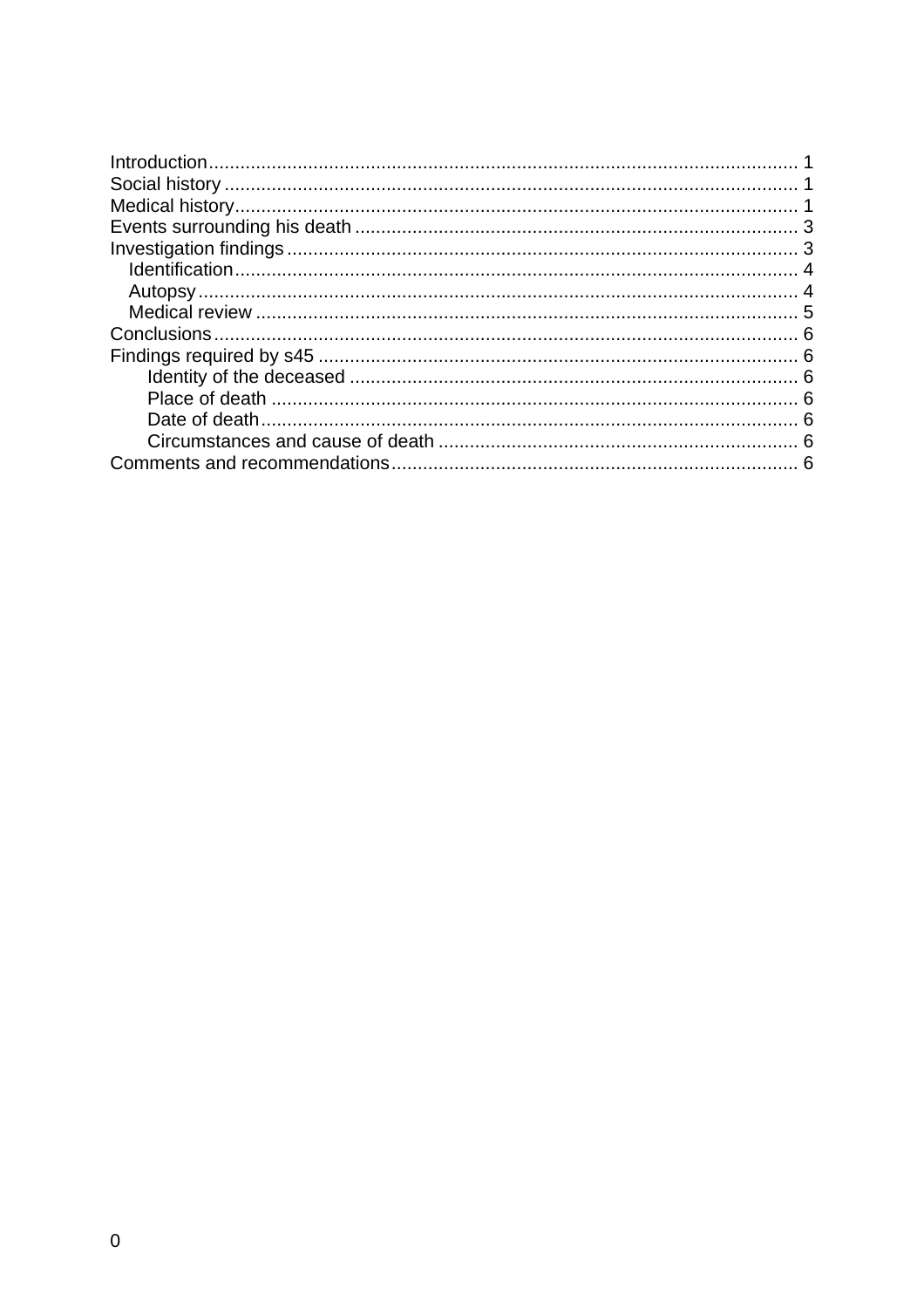<span id="page-2-0"></span>A copy of the findings of a coroner's inquest must be given to the family of the person who died; each of the persons or organizations granted leave to appear at the inquest; and to officials with responsibility for any activities that are the subject of any recommendations.<sup>[1](#page-2-1)</sup> These are my findings in relation to the death of Barry Gordon HADLOW. They will be distributed in accordance with the requirements of the Act and posted on the website of the Office of the State Coroner.

## **Introduction**

Barry HADLOW was a 65 year old prisoner, serving a life sentence, at Wolston Correctional Centre when he died on the 13 July 2007 at the Princess Alexandra Hospital secure unit, a corrective services facility.

Although it was apparent he died of natural causes, because Mr Hadlow was in custody an inquest was required to be held into his death. $^2$  $^2$  In addition to establishing the particulars of his death as required by s45(2) of the Act, the inquest also considered whether Mr Hadlow had received adequate health care while he was in custody.

## **Social history**

Barry Hadlow was born in Brisbane on 2 July 1942, making him 65 at the time of his death. He was one of eight children but never married and had no children of his own.

In 1963, when he was 20, he was convicted and sentenced to life imprisonment with hard labour for the murder of a five year old girl at Townsville. He was released on parole in 1985. In May 1990 he again murdered a young girl. In March the following year he was sentenced to life imprisonment with a recommendation that he never be released. That recommendation was carried into effect.

Apart from a brief period in 1999, Mr Hadlow had been accommodated at Wolston Correctional Centre (WCC) since 1996 until shortly before his death.

## **Medical history**

A report provided by the Director, Health and Medical Services Qld Corrective Services summarised Mr Hadlow's medical conditions as:

- Chronic asthma with notable acute episodes
- Persistent sinus problems
- Arthritis
- Increased cholesterol levels
- Left Cerebral Vascular Accident (1985) with residual effects that include mild speech loss and a loss of lateral sensation to the left foot.
- Dermatitis and Psoriasis

<span id="page-2-1"></span>l  $<sup>1</sup>$  *Coroners Act 2003* s45 and s46</sup>

<span id="page-2-2"></span> $s_{S27}$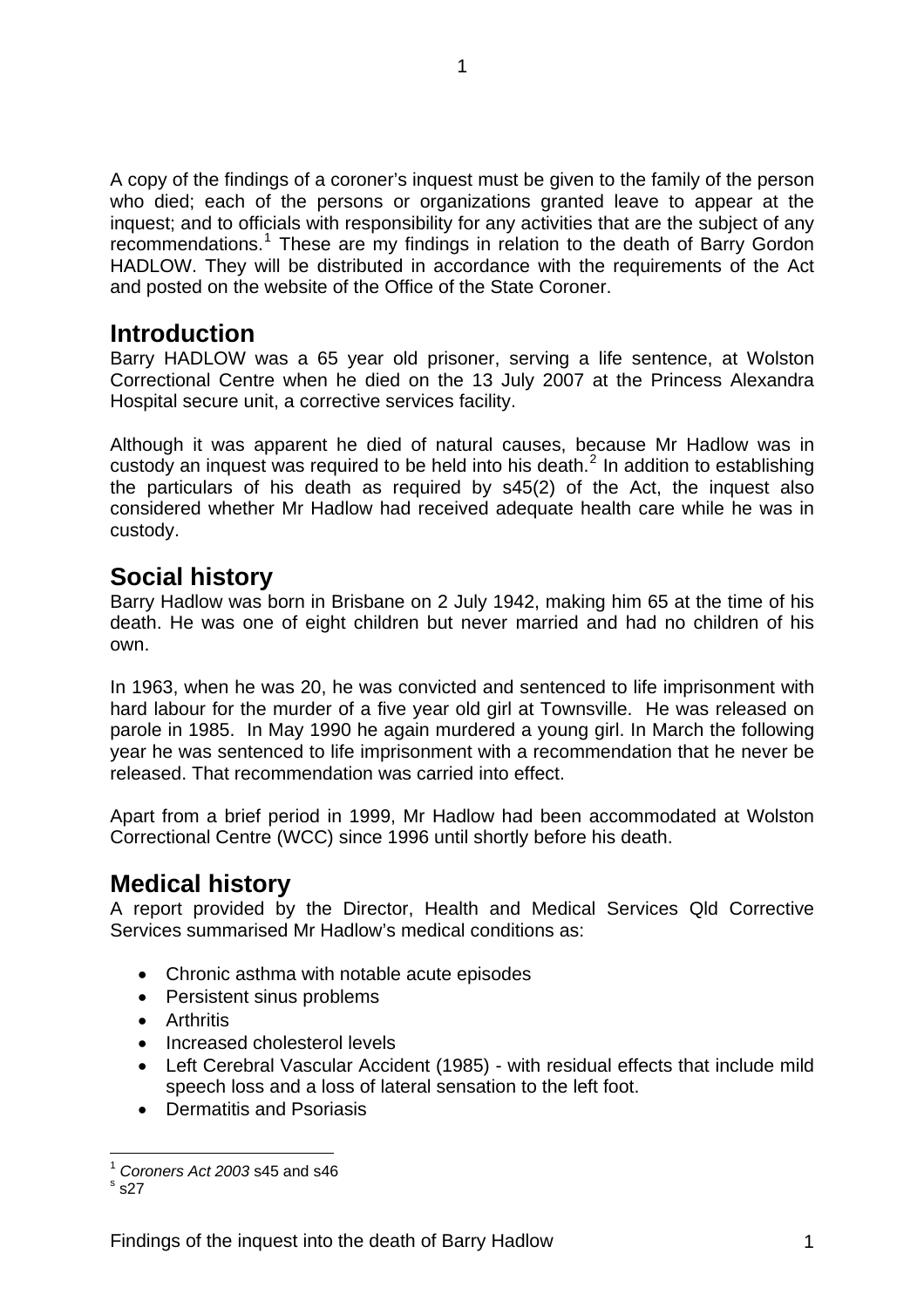- Hypertension
- Ex-smoker

Mr Hadlow was taking several medications for these conditions. The Director advises:

> *"In February 2006 he was transferred to the Princess Alexandra Hospital secure unit (PAHSU) for worsening chest (angina) symptoms. Coronary angiography showed 2 vessel coronary artery disease with occlusion of the left anterior descending and aortic stenosis. A change of medication was made and his symptoms resolved and he was transferred back to Wolston Correctional Centre.*

> *Mr Hadlow would present from time to time with chest pains and shortness of breath which was sometimes relieved by the use of nebulised ventolin for asthma and sometimes relieved by glyceryl trinitrate (GTN) spray.*

> *The medical file reveals that Mr Hadlow was being treated more frequently with acute exacerbations of asthma, blood stained sputum and required treatment with antibiotics and that these presentations of chest pain were difficult to separate."[3](#page-3-0)*

On 13 May 2007 Mr Hadlow had presented for his morning medications and complained of tightness in his chest. It seems Mr Hadlow himself associated these symptoms with an exacerbation of his lung disease. His symptoms settled with the use of a saline nebuliser and Ventolin. The nurse recommended increased ongoing use of his Ventolin. A medical review occurred on 18 May and a reducing dose of prednisone was prescribed as treatment for his lung disease.

On 19 May 2007, Mr Hadlow presented to the medical centre complaining of *"chest tightness, a bloated stomach, headache and blurred vision."* He had a self prescribed glyceryltrinitrate spray (for angina) and an additional Ventolin dose. An oral antacid was provided for bloating relief. He was encouraged to return as required.

On the 20 May 2007, he presented with fever, ongoing shortness of breath and haemoptysis (blood in sputum). A chest infection was diagnosed and antibiotics prescribed. He was reviewed by the nurse the next day in much the same condition and then seen by a doctor on 22 May 2007. The doctor ordered a chest x-ray and continued antibiotics and the nebuliser. There were no further presentations until the 13 July 2007.

l

<span id="page-3-0"></span> $^3$  Entries in WCC medical records are made for visits 13.05.07 (present tightness in chest), 18.05.07 (shortness of breath last 5 days), 19.05.07(presented to medical centre complaining of tightness across chest), 20.05.07 (presented for review, shortness of breath), and 22.05.07 (review for chest infection).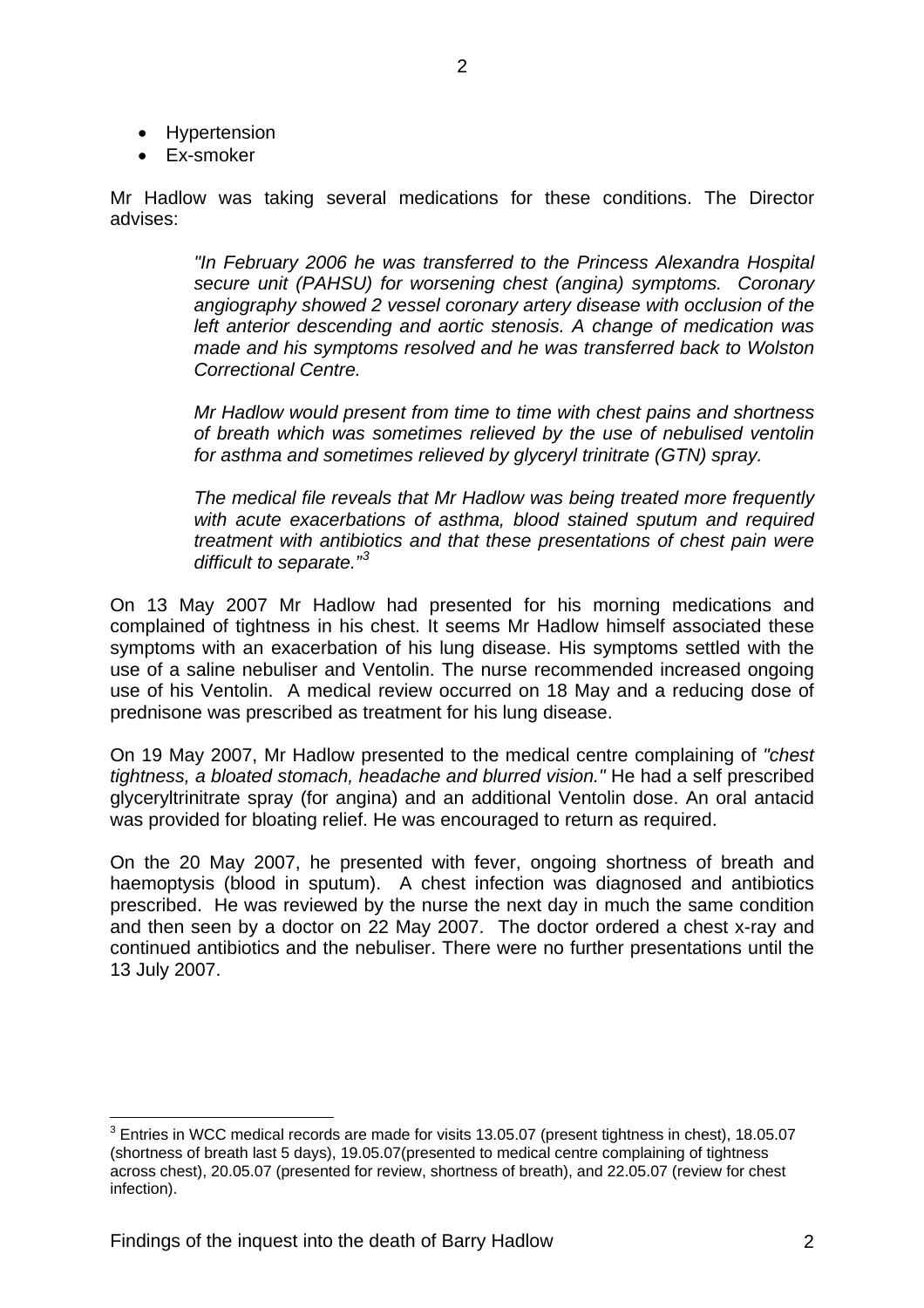## <span id="page-4-0"></span>**Events surrounding his death**

On 13 July 2007, Mr Hadlow attended the health centre presenting with chest pain and coughing up blood stained sputum. He was clearly unwell as another prisoner had to push him there in his wheel chair.

The relevant entry in his prison medical files reads as follows:

*"NSG- 800 - Bought to Health Centre. Has been coughing up blood for = 1 month states has increased overnight, also has sharp chest pain Right side of chest more intense with respiration out. Sputum specimen obtained, bright blood evident. Vital signs 38.6, P. 118 SaO2 86% (RA). Given ventolin and 1 gm for pain. Post Neb peak flow - SaO2 96%. Returned to unit to see VMO this afternoon".* 

As a result, Mr Hadlow was seen in the afternoon by the visiting medical officer who diagnosed bronchitis and ischaemic heart disease, with possible congestive cardiac failure. He was treated intravenously with frusemide (Lasix, a diuretic) and transferred by Qld Ambulance Service to the Princess Alexandra Hospital for treatment and ongoing care. He arrived at 2:40 pm.

He was seen in the Emergency Department with a complaint of chest pain and tightness across the chest, lasting 5 - 10 minutes, with a week of experiencing shortness of breath (worse on deep inspiration). He was diagnosed with moderate to severe pneumonia which was to be treated by antibiotics and physiotherapy and to monitor his oxygenation. He was transferred to a secure ward at 7.05pm.

Each prisoner is confined in a single bed room. Correctional services officers (CSO) have responsibility for the security and safety of the unit. Prisoners are monitored through closed circuit television (CCTV). The correctional officers carry the only set of keys to unlock the rooms for the medical staff, and therefore accompany the medical staff while they are in the prisoner's room

At about 9.15pm the nurse monitoring Mr Hadlow noted his oxygen saturations had dropped to 84% and she called for a medical ward officer to attend. At about 10.26pm, while waiting for this to happen, Mr Hadlow was observed to have collapsed sideways on his bed.

A prison officer and two nurses rushed to the cell. They note that Mr Hadlow was unconscious and not breathing. The nurses commenced CPR while the correctional officer called for a "crash team" to attend.

A medical emergency team attended the cell a few minutes later and continued with the resuscitation efforts without result. Mr Hadlow was pronounced dead at 10.47.

### **Investigation findings**

All medical staff then left and the room was locked. As this was the death of a prisoner the Qld Police Service Corrective Services Investigation unit were contacted and an investigator arrived at the scene at 11:59pm.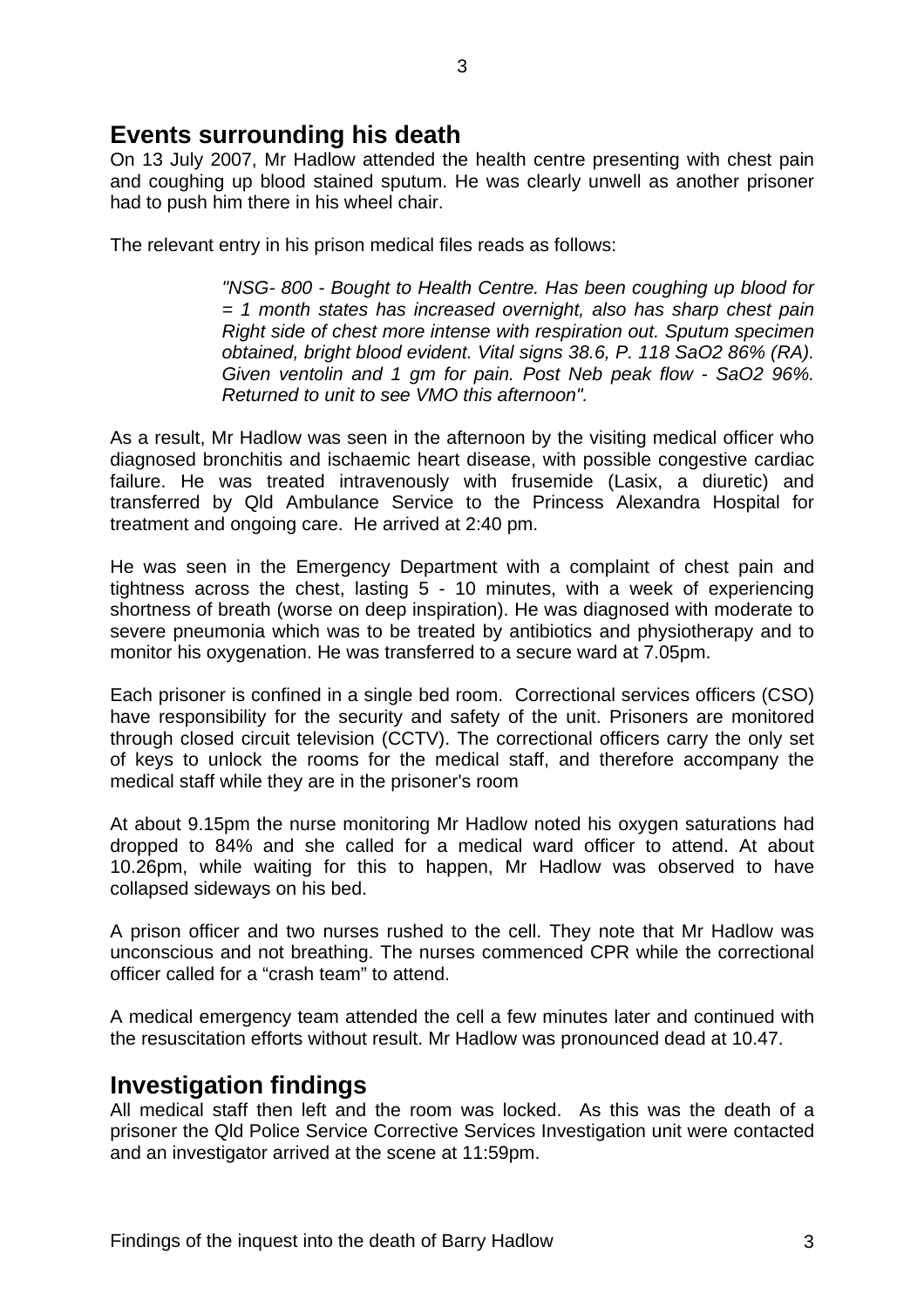<span id="page-5-0"></span>A police photographer attended at 12:40am on 14 July 2007 to record the scene. The room was unlocked. Mr Hadlow was lying prone on the bed. The room was a standard hospital room without signs of disorder. There were no apparent or unexplained markings. At the time of the initial investigation, there were no concerns raised as to the cause of his death.

The Coroner was contacted regarding the circumstances of the death and arrangements were made for the autopsy examination.

 On 15 July 2007, the investigator interviewed the 5 other prisoners in Mr Hadlow's residential unit at Wolston Correctional Centre $4$ . A synopsis of these interviews has been incorporated in the investigating officer's report. In summary the fellow prisoners report that Mr Hadlow was unwell in the weeks leading up to his death and that Mr Hadlow may not have been actively seeking or initiating medical attention during this time. It is suggested, for example, that Mr Hadlow was advised by others in the unit to go to the doctor, but "*Barry being Barry he was stubborn and didn't*".

#### *Identification*

Mr Hadlow was formally identified to a Coronial Support unit police officer by his sister on 14 July 2007.

#### *Autopsy*

l

On 16 July 2007 an autopsy was conducted on Mr Hadlow's body by Dr Nathan Milne, an experienced forensic pathologist.

External examination findings concluded that Mr Hadlow was an obese man with signs of recent medical treatment. Internal examination showed severe heart disease. Coronary heart disease was confirmed and there was evidence of old and recent myocardial infarcts (heart attacks).

The coronary arteries had areas of severe calcific atheroma, with the left anterior descending artery shows 40% stenosis of the proximal third and 80% stenosis of the middle third. The left circumflex artery shows stenosis no greater than 25%. The right coronary artery shows 90% stenosis of the proximal third, 60% stenosis of the middle third and 70% stenosis of the distal third. Histologically, there was severe atheromatous stenosis and ischaemic injury of variable age. In the lateral left ventricle there is a small area of very acute infarction that appeared to be 6 - 12 hours old, there were larger areas of infarction that appeared about 2 weeks old, and some areas were at least 2 months old.

The lungs were heavy and contained a lot of fluid. But there was no evidence of pneumonia. The typical features of asthma were not present, there were however features of emphysema.

<span id="page-5-1"></span><sup>&</sup>lt;sup>4</sup> Residential units at Wolston Correctional Centre consisted of a small bedroom adjoining a communal lounge/kitchenette. There are 6 such bedrooms to each lounge room, and four such combinations to each building.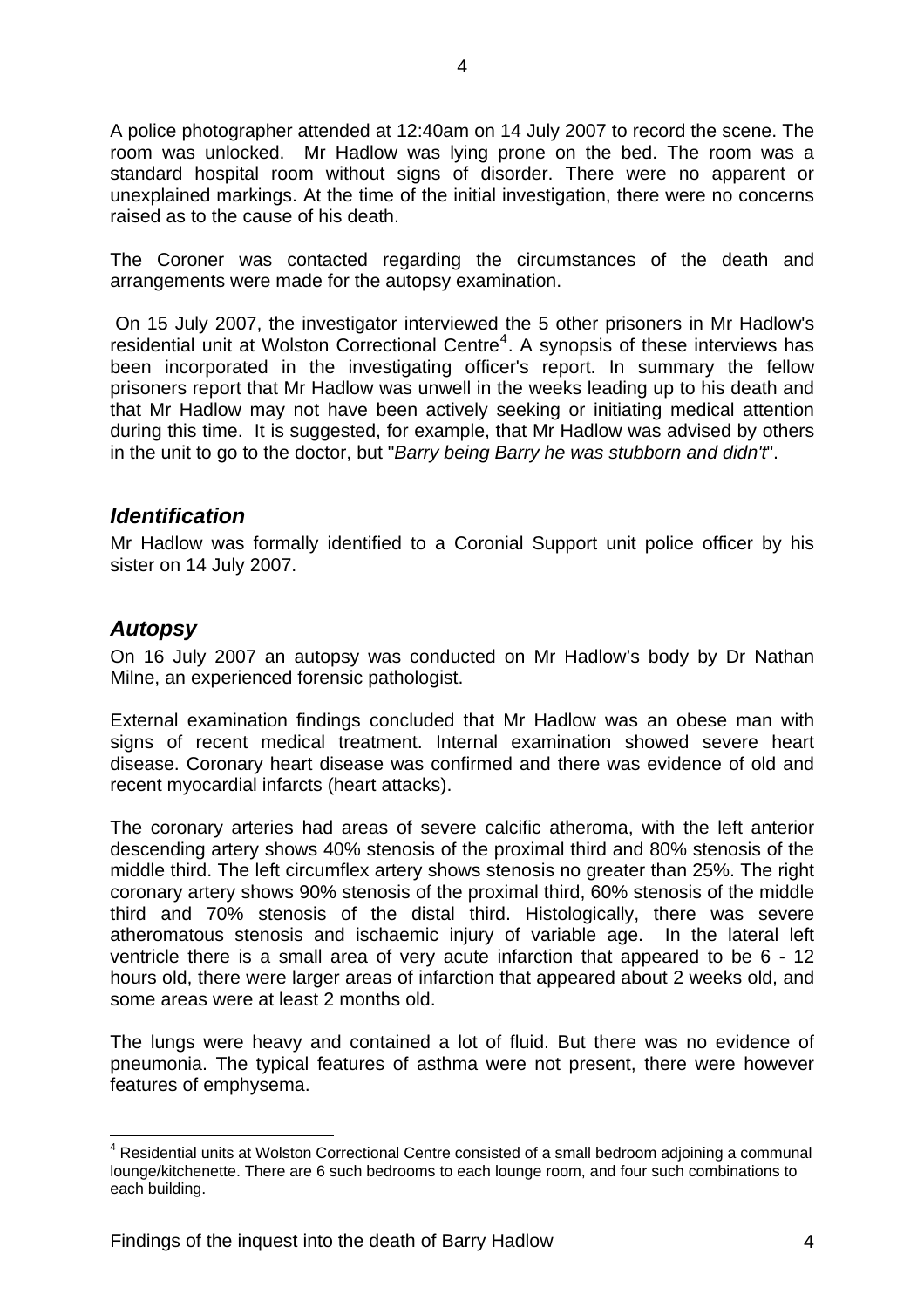<span id="page-6-0"></span>Microbiology showed no evidence of infection in the lungs. There was incidental cancer in the prostate gland.

In the pathologists opinion the cause of death was acute myocardial infarction, due to or as a consequence of, coronary atherosclerosis.

#### *Medical review*

A doctor from the Qld Health Clinical Forensic Medical unit conducted a review of the medical management of Mr Hadlow, specifically in relation to the treatment provided in the two months prior to his death when Mr Hadlow had frequent attendance at the prison medical centre.

The Doctor commented that Mr Hadlow's presentation between the 13 and 22 May 2007 was consistent with an exacerbation of chronic airways disease with a reversible component. The pain he described was atypical for cardiac chest pains. His symptoms recorded as improving or disappearing with the administration of Ventolin. The ECG performed at the prison shows no acute changes as associated with myocardial infarction. Mr Hadlow's chest pain resolved by the end of the consultation. He seemed to symptomatically improve and has not presented for medical review for a two month period prior to the events of 13 July 2007.

Mr Hadlow's presentation on 13 July 2007 with right sided pleuritic chest pain with no ECG changes but systemic symptoms of fever and shortness of breath with blood sputum was appropriately referred to the PAHSU.

The myocardial infarction two months prior to his death (as found on autopsy) appears to have been silent. There is not documented change in his ECG and the pain reported was atypical and brief. While there is no clinical information surrounding the two week period before his death, there were no documented significant changes in the ECG.

The prison health system correctly identified him as unwell and transferred him to hospital care.

At the PAH Mr Hadlow was diagnosed with a lower respiratory tract infection due to his productive cough of discoloured blood stained sputum, fever and shortness of breath. An ECG did not display signs of myocardial infarction.

Mr Hadlow displayed an acute deterioration in signs and symptoms between 2000hrs and 2220hrs, suggesting the onset of cardiac failure symptoms occurring predominantly at this time. This is the first time the sputum is referred to as "frothy", a classic sign of heart failure. The nurse appropriately requested a medical review. However Mr Hadlow's condition deteriorated before this could happen and a code blue emergency was called. The arrival of medical staff was prompt and resuscitation attempts were appropriate and comprehensive.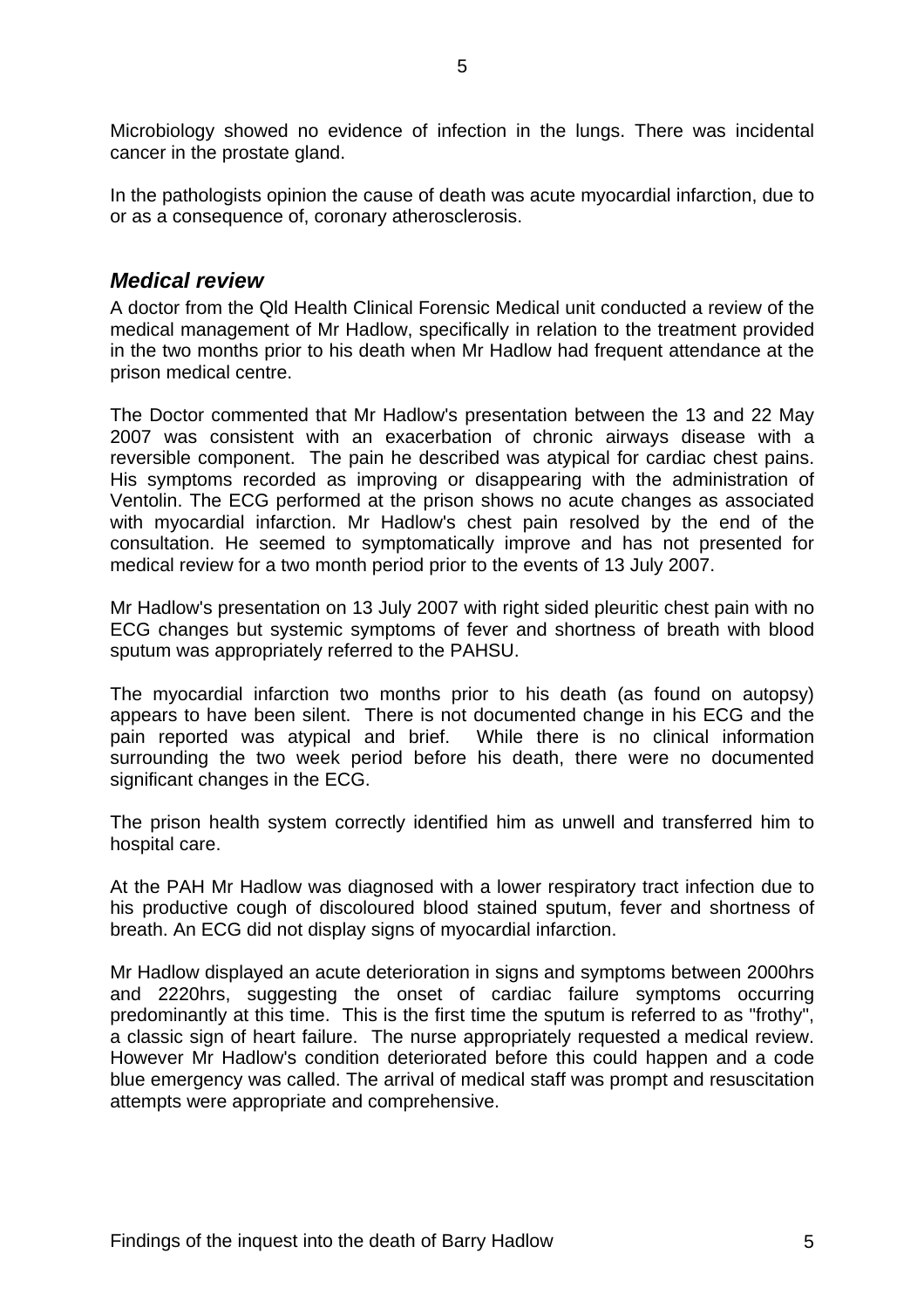## <span id="page-7-0"></span>**Conclusions**

Mr Hadlow died from an acute myocardial infarct at the Princess Alexandra Hospital on 13 July 2007. He was known to have several pre-existing medical conditions including significant coronary atherosclerosis, asthma, high cholesterol and was taking several medications.

I am satisfied that no third party contributed to his death and that no foul play was involved. I am satisfied that while a prisoner at the WCC he received adequate medical care for his long standing medical conditions.

When seen at the PAH emergency department he was appropriately diagnosed with a lower respiratory infection due to his symptoms.

Between 2200 and 2220hrs, Mr Hadlow showed a deterioration in symptoms and a medical review was appropriately requested. Before the review could be conducted Mr Hadlow suffered an acute myocardial infarct. Despite advanced life support measures he was unable to be resuscitated and was declared deceased.

The medical response to the emergency was rapid and the resuscitation was appropriate and comprehensive.

## **Findings required by s45**

I am required to find, as far as is possible, the medical cause of death, who the deceased person was and when, where and how he came by his death. As a result of considering all of the material contained in the exhibits, I am able to make the following findings:

| Identity of the deceased -         | deceased<br>person was<br>The<br>Barry<br>Gordon Hadlow.                                                                                                                                                               |
|------------------------------------|------------------------------------------------------------------------------------------------------------------------------------------------------------------------------------------------------------------------|
| Place of death $-$                 | He died at Princess Alexandra Hospital<br>in Buranda, Brisbane Queensland.                                                                                                                                             |
| Date of death -                    | He died on 13 July 2007.                                                                                                                                                                                               |
| Circumstances and cause of death - | Mr Hadlow died from natural causes,<br>namely, a myocardial infarction due<br>to or as a consequence of coronary<br>atherosclerosis while he was in the<br>custody of the Department of<br><b>Corrective Services.</b> |

### **Comments and recommendations**

Section 46, insofar as it is relevant to this matter, provides that a coroner may comment on anything connected with a death that relates to public health or safety, the administration of justice or ways to prevent deaths from happening in similar circumstances in the future.